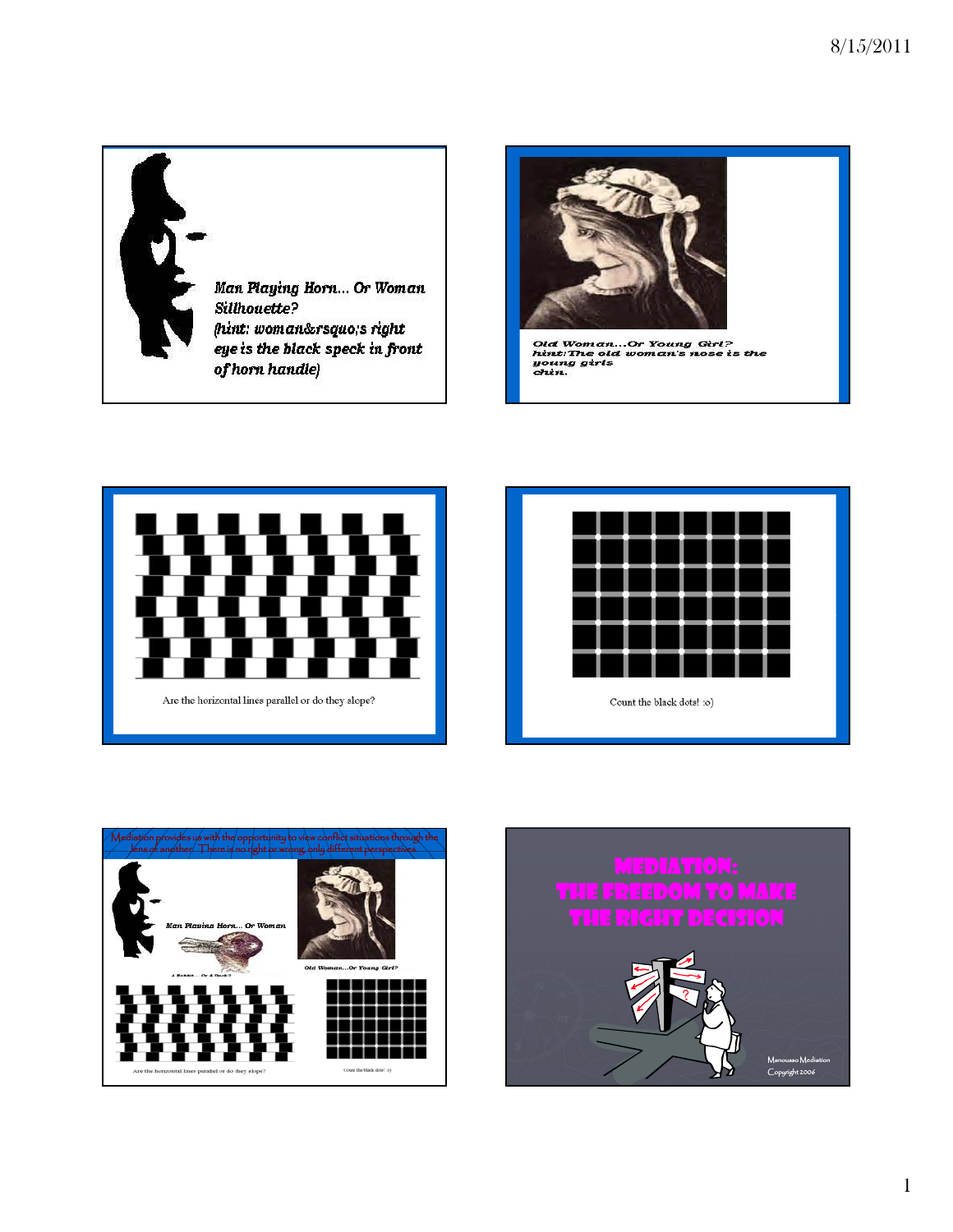









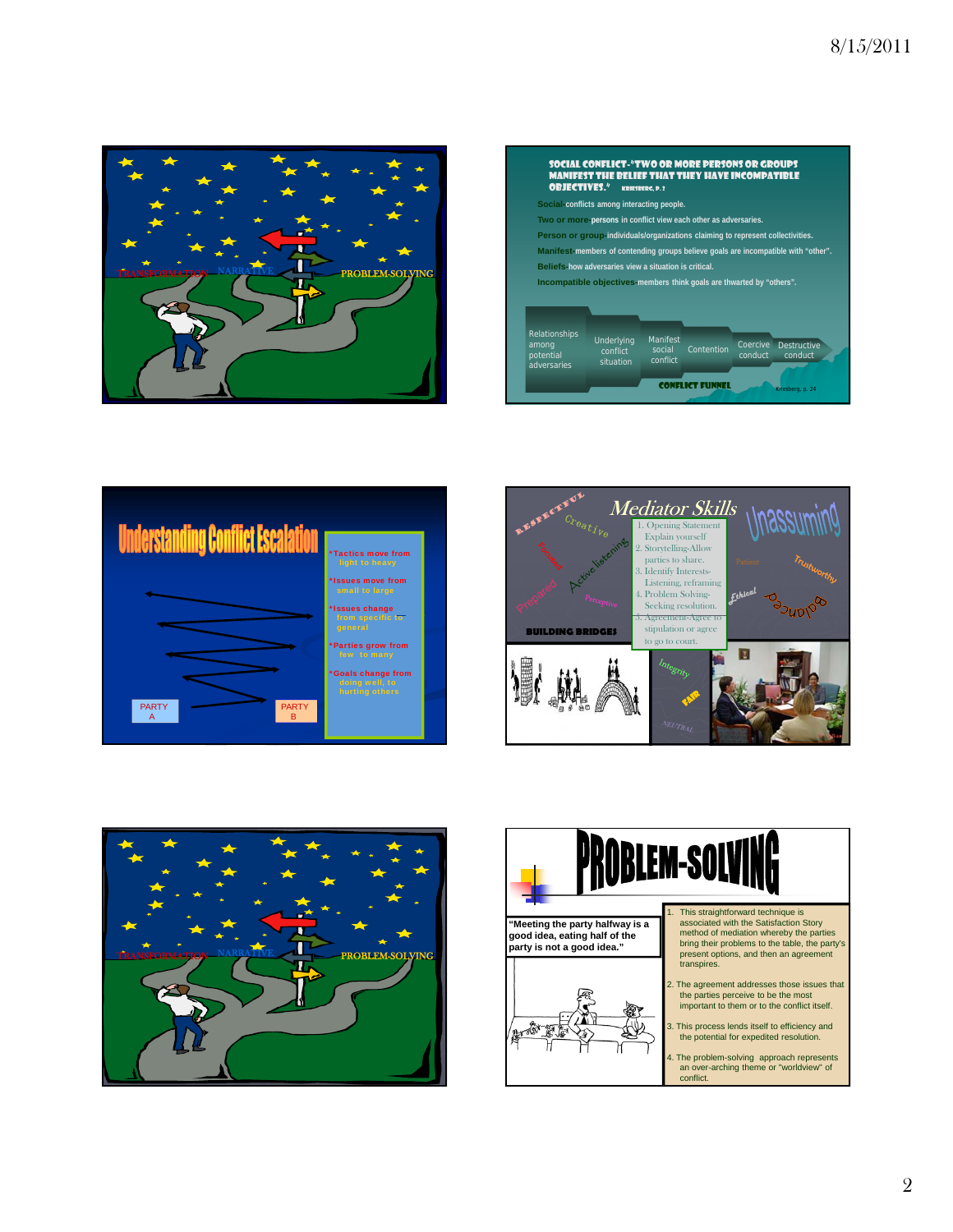## **LIMITATIONS TO PROBLEM-SOLVING**

- •Rarely recognizes the emotions of the parties.
- •May ignores hidden agendas or peripheral issues.
- $\mathsf{A}$ ive in preserving the relationship of the parties.